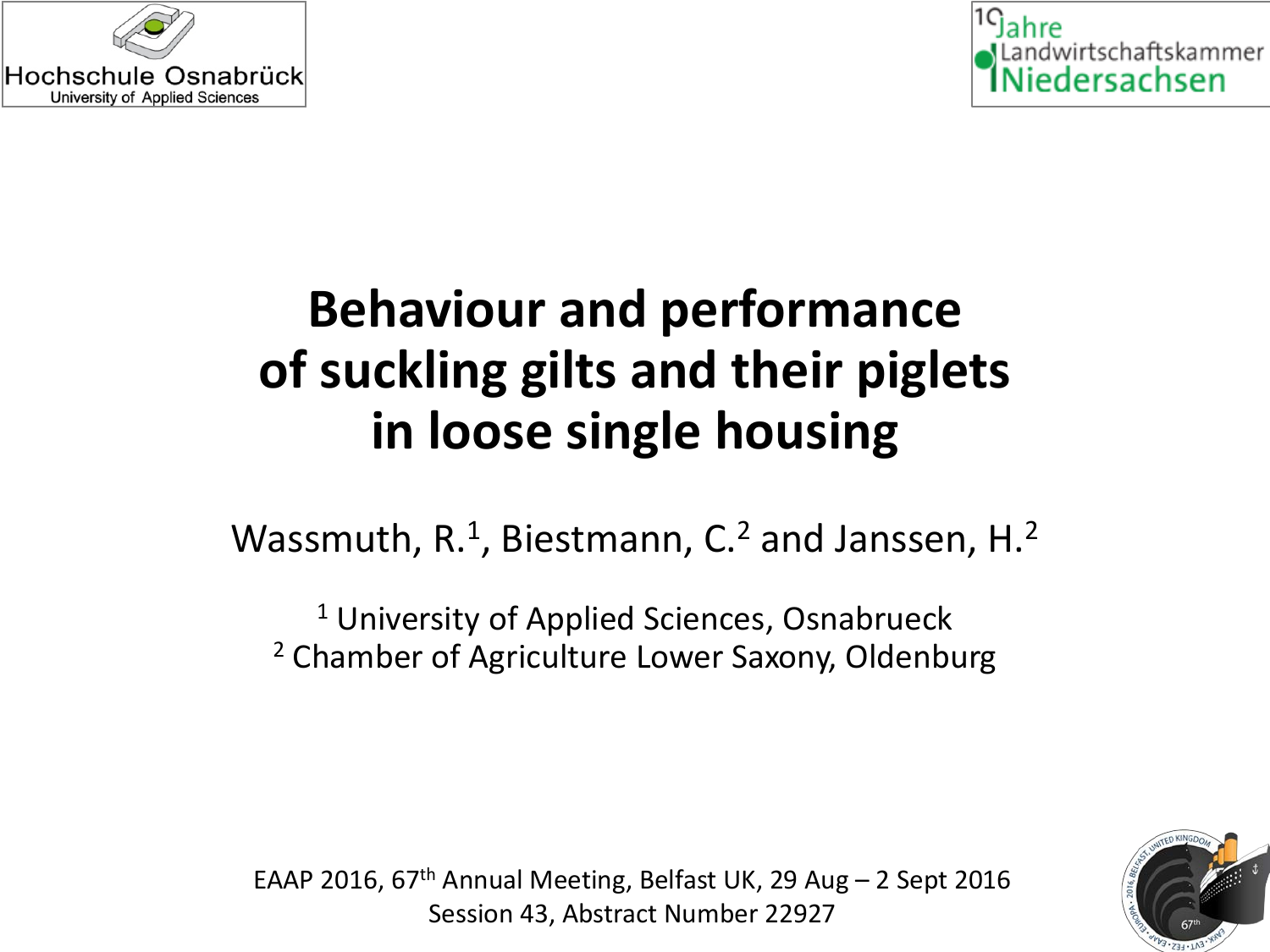- Single housing and full time crating is the typical system during farrowing and suckling
- Single housing is in accordance with the needs of a sow around farrowing (von Borell et al., 2002)
- Fixation in crates is not in accordance with animal welfare during suckling (Baxter et al., 2011)
- Short time crating could be an alternative to full time crating (Bünger, 2002; Weber et al., 2009)
- Suckling duration was similar in single and group housing (Bohnenkamp et al., 2013), this could be true for short time crating



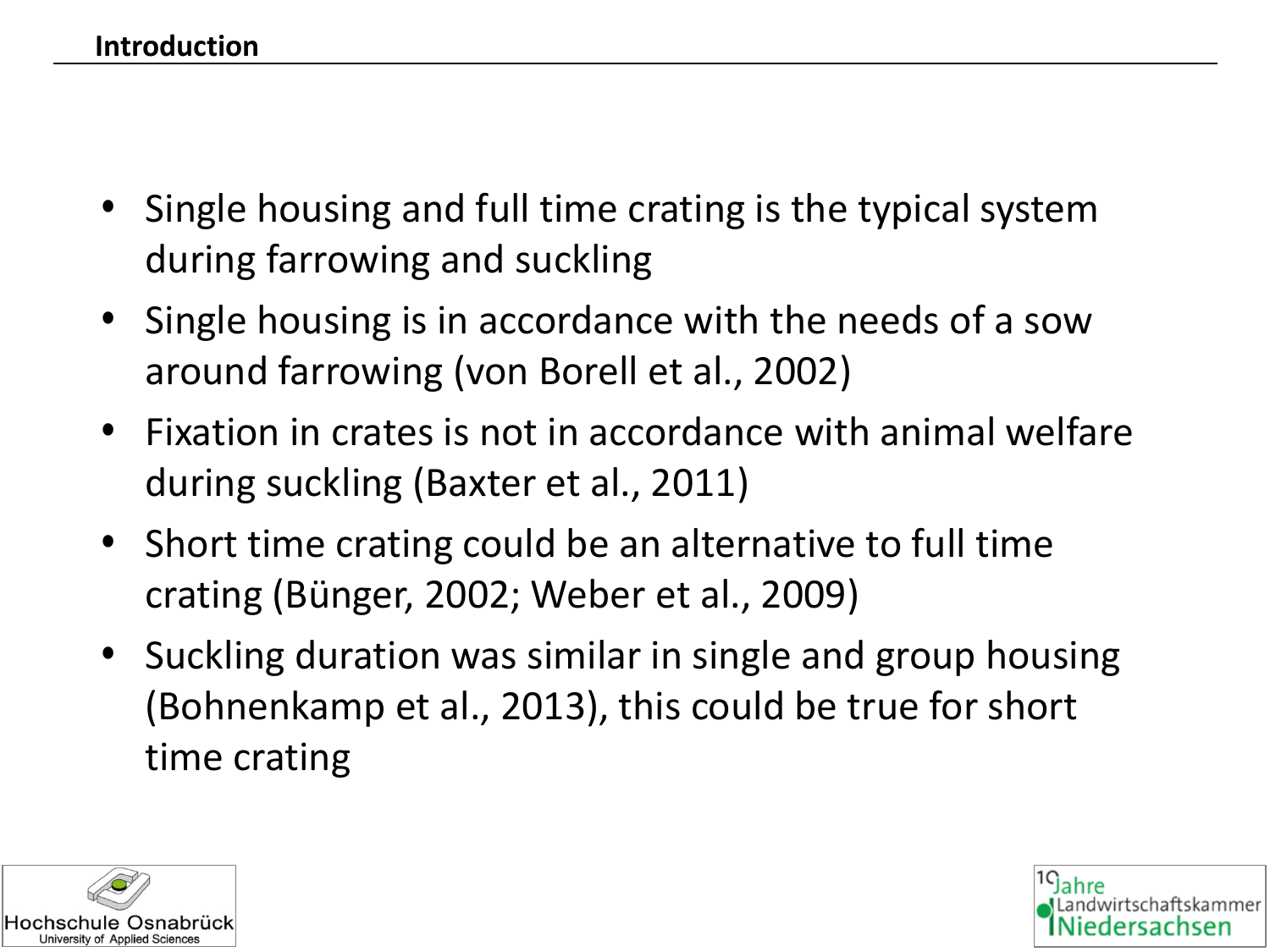#### **The aim of the present study was**

to evaluate suckling performance and behaviour of gilts and piglets in two different single housing farrowing systems under practical conditions



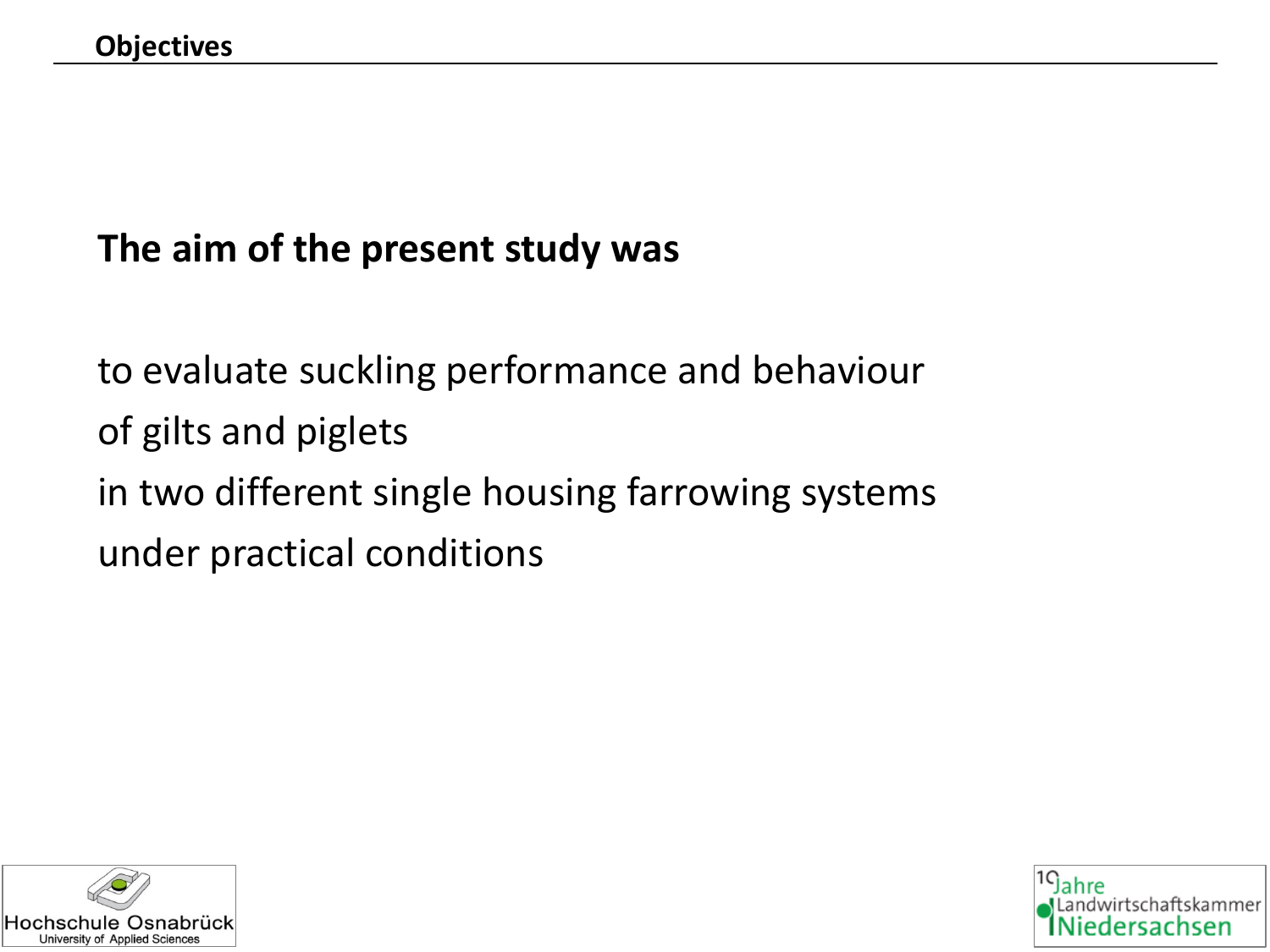- •Newly built barn for 550 sows in the northern part of Germany
- Trial period from February to May 2015
- •BHZP-Viktoria gilts mated to db77-boars
- •Control group: full time crating (FTC), conventional single housing with 6 farrowing crates, fixation from 48 h prior to farrowing till weaning (Pro Dromi® 1)
- Trial group: short time crating (STC), conventional single housing with 6 farrowing crates, short time crating fixation from 48 h prior to farrowing till  $6<sup>th</sup>$  day of suckling (Pro Dromi® 1.5)



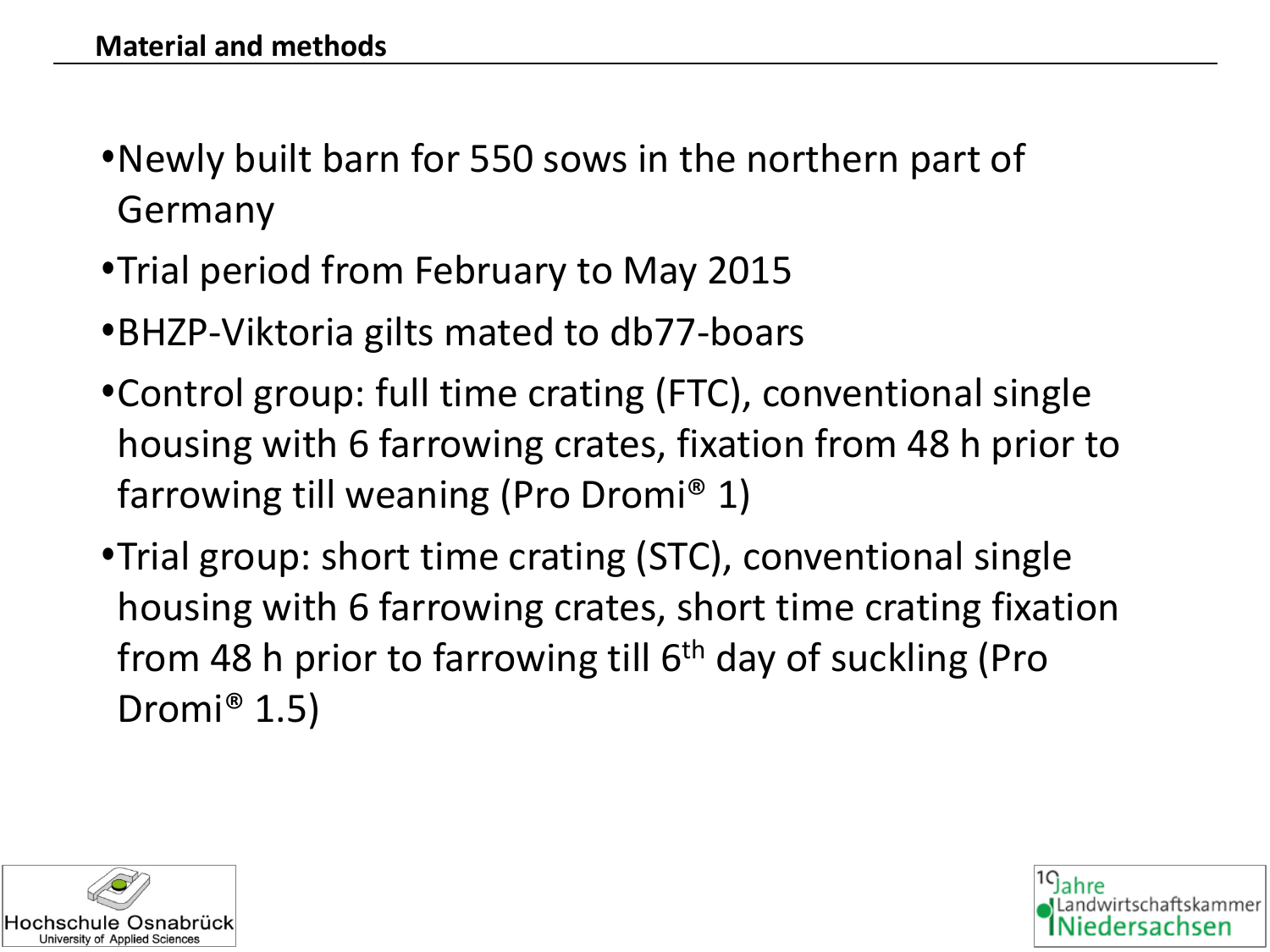## Figure 1: Single housing with full time crating (Pro Dromi® 1, left hand) and short time crating (Pro Dromi® 1.5, right hand)





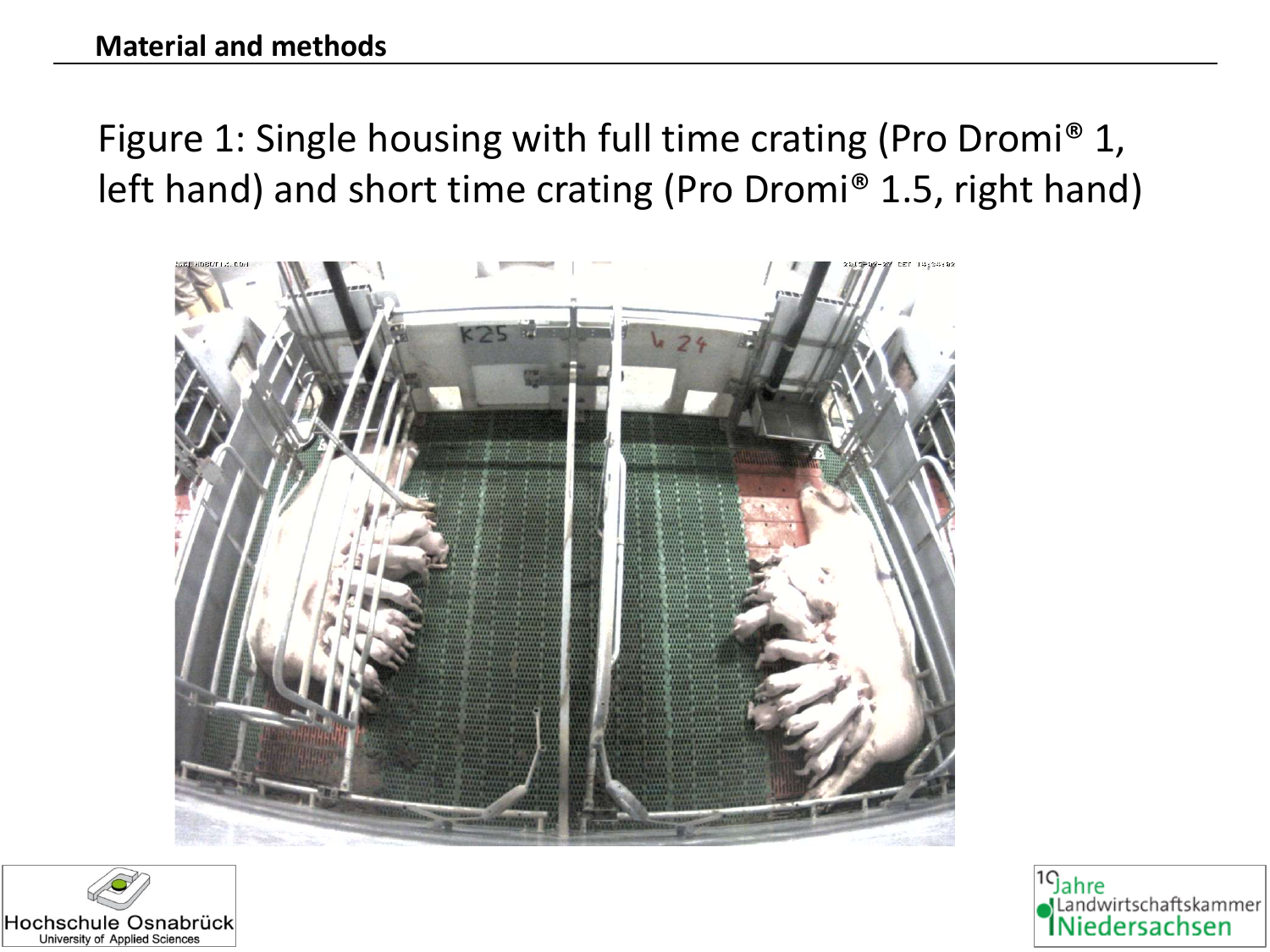- Single pens were identical in construction with an area of 6.5  $m<sup>2</sup>$  in total, moving area of the gilt was 3.3 m<sup>2</sup> (STC) and 1.3 m² (FTC), respectively
- FTC 6 pens and STC 6 pens; 6 batches each; gilts entered pens 5 days before farrowing and for 3 days they were not fixated
- In each pen a jute bag (1.2m x 0.6m) was provided to allow nest-building behaviour
- •During the first few sow feeding times piglets were fixated in their nest to reduce losses due to crushing
- Performance data of 70 gilts ( $1<sup>st</sup>$  parity) and behavioural observations of 17 gilts could be analysed
- •Behavioural parameters were recorded on video on the following days: -1, 0 (farrowing), +1, +5, +7, +16



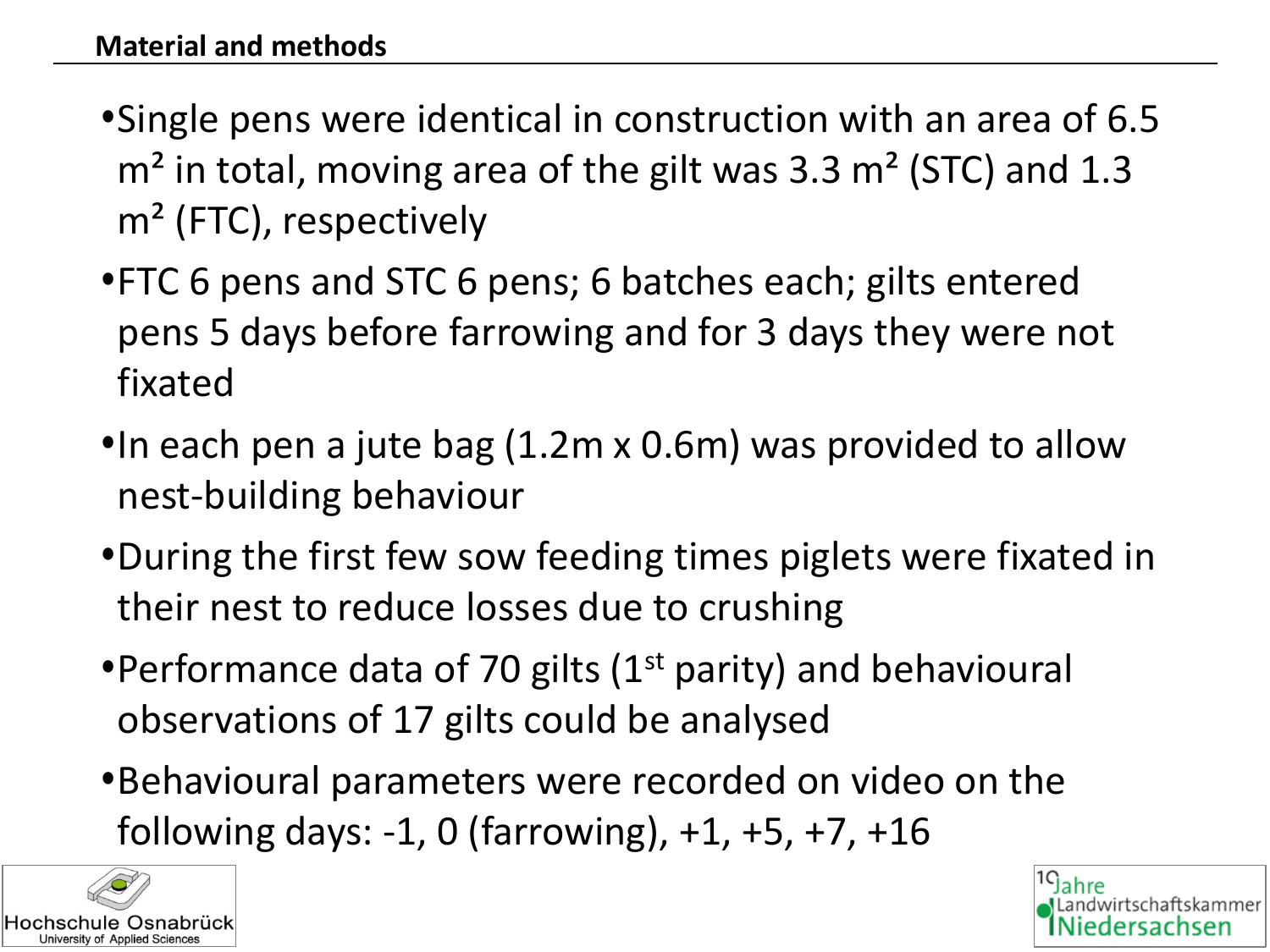#### **Statistical model of the piglets performance traits**

$$
Y_{ijklm} = \mu + H_i + B_j + S_k + b (W_{ijk} - \overline{W}) + e_{ijklm}
$$

Y = observation

- $\mu$  = sample mean
- H = fixed effect of housing system (FTC, STC)
- $B =$  fixed effect of the batch (1 to 6)
- S = fixed effect of the piglets sex (male, female)

b ( $W_{ijk} - \overline{W}$ ) = linear covariate of piglets birth weight

e = residual random error

The model of the traits of gilts performance included the fixed effect of housing system only.



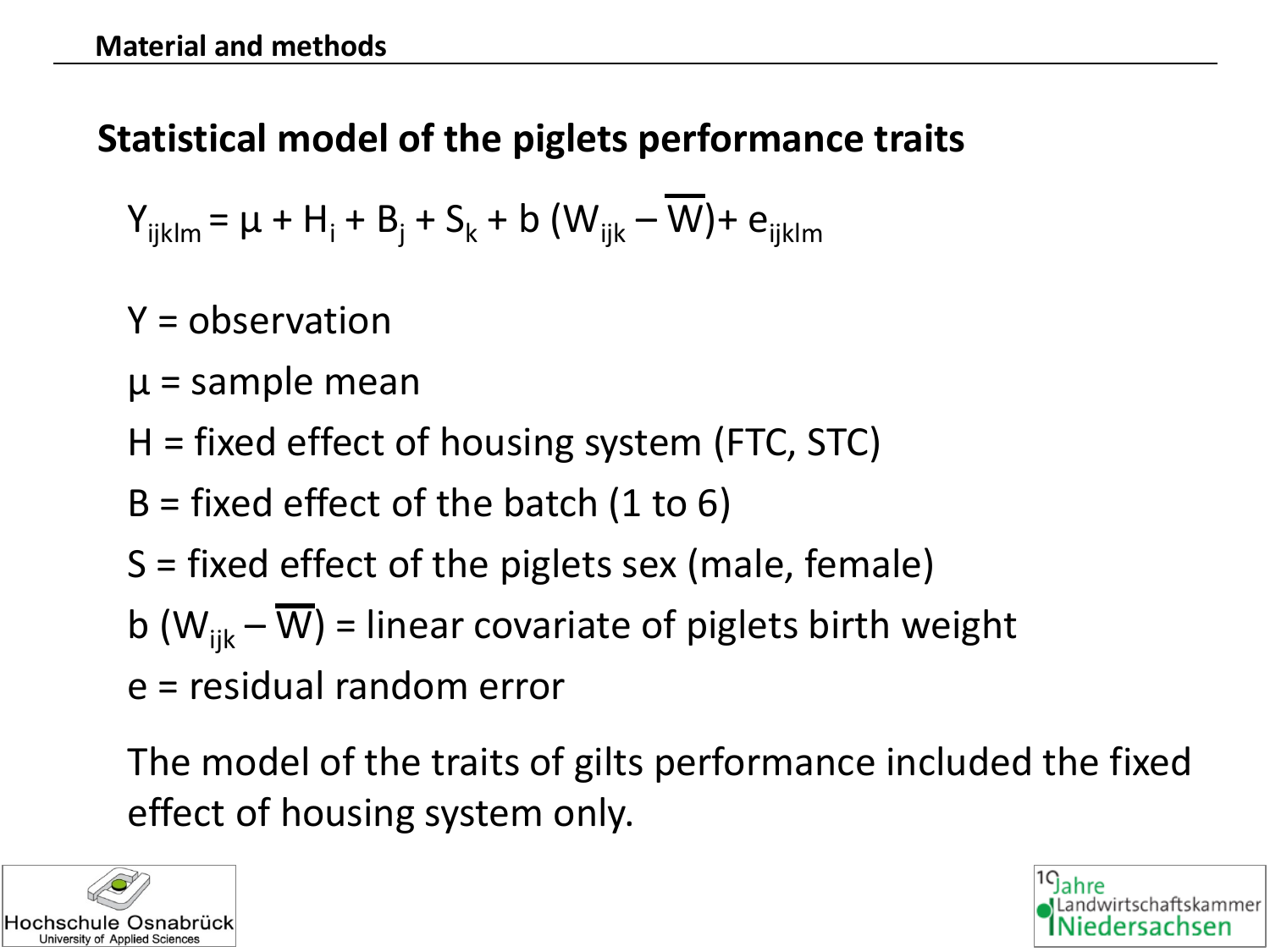#### **Mean (SD as index, minimum and maximum in parenthesis) for fertility traits of gilts**

| <b>Trait</b>                             | <b>FTC</b>                      | <b>STC</b>                   |
|------------------------------------------|---------------------------------|------------------------------|
| Number of gilts/farrows (n)              | 37                              | 33                           |
| Piglets born alive (n)                   | 13.2 $_{4.0}$<br>$(3-20)$       | $13.9_{3.6}$<br>$(4-21)$     |
| Piglets born dead (n)                    | $0.9$ <sub>1.4</sub><br>$(0-6)$ | 1.1 $1.3$<br>$(0-5)$         |
| Losses of piglets (n)                    | 1.4 $_{1.4}$<br>$(0-4)$         | 1.6 $_{1.4}$<br>$(0-5)$      |
| Losses of piglets due to<br>crushing (n) | $0.6_{0.9}$<br>$(0-3)$          | $0.6_{0.9}$<br>$(0-3)$       |
| Losses of piglets (%)                    | 9.8 $_{9.3}$<br>$(0-28.6)$      | $10.2_{\,9.0}$<br>$(0-29.4)$ |



a,b significant differences ( $p \le 0.05$ )

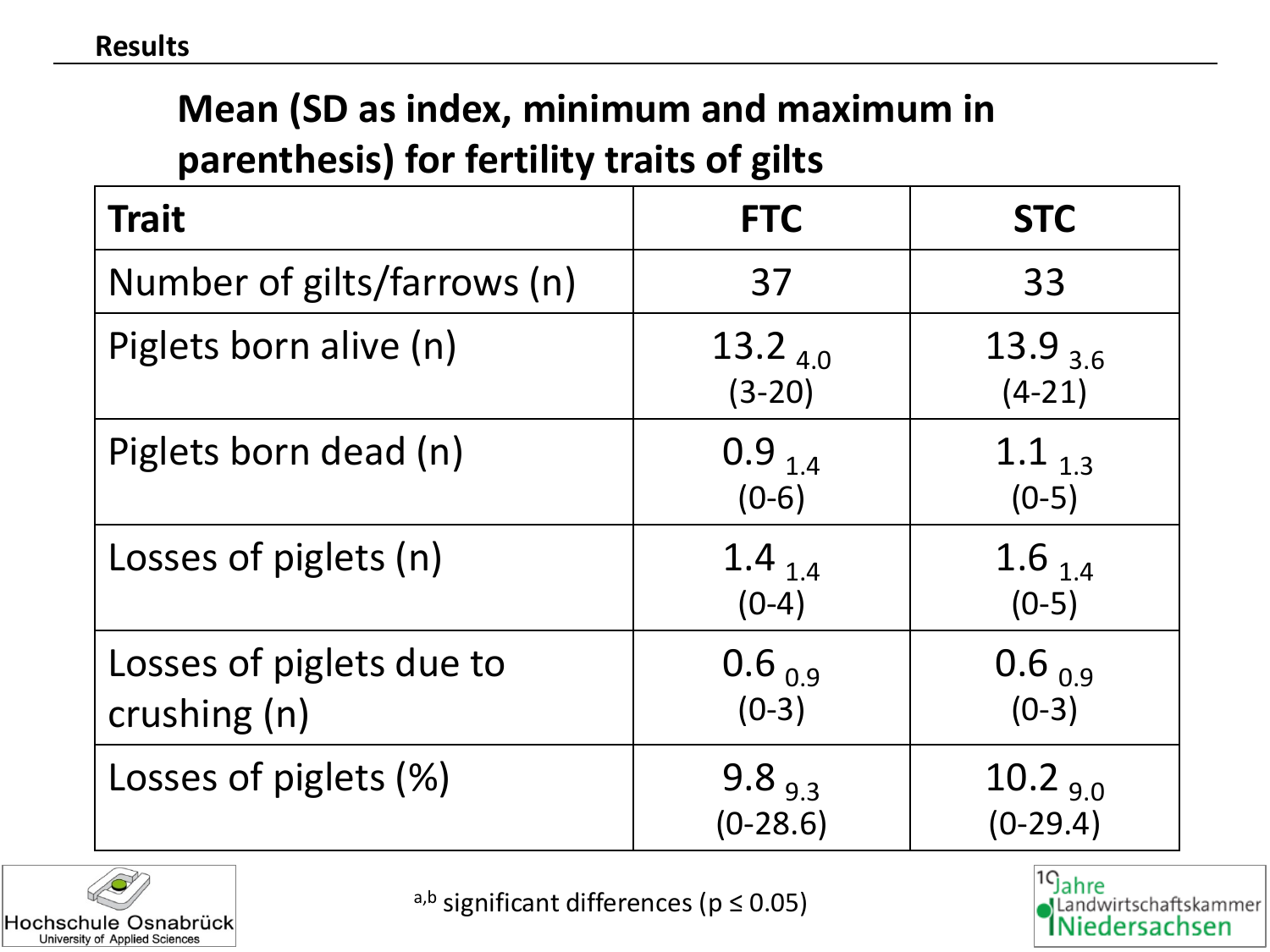## **LSQ-mean (SE as index, minimum and maximum in parenthesis) for growth traits of piglets**

| <b>Trait</b>                    | <b>FTC</b>                             | <b>STC</b>                               |
|---------------------------------|----------------------------------------|------------------------------------------|
| Number of piglets (n)           | 432                                    | 410                                      |
| Daily gain (g/d), 1st week p.p. | $158_{2,3}$<br>$(-53 - 358)$           | $153_{2.4}$<br>$(-100-333)$              |
| Daily gain (g/d), 2nd week p.p. | $212^a$ <sub>2.1</sub><br>$(36 - 360)$ | $223^{b}$ <sub>2.1</sub><br>$(34 - 423)$ |
| Daily gain (g/d), 3rd week p.p. | $214a_{2.6}$<br>$(-2 - 408)$           | $225^{b}$ <sub>2.6</sub><br>$(4-436)$    |
| Total daily gain (g/d)          | $199a_{1.7}$<br>$(46-329)$             | $205^{b}$ <sub>1.8</sub><br>$(32 - 344)$ |



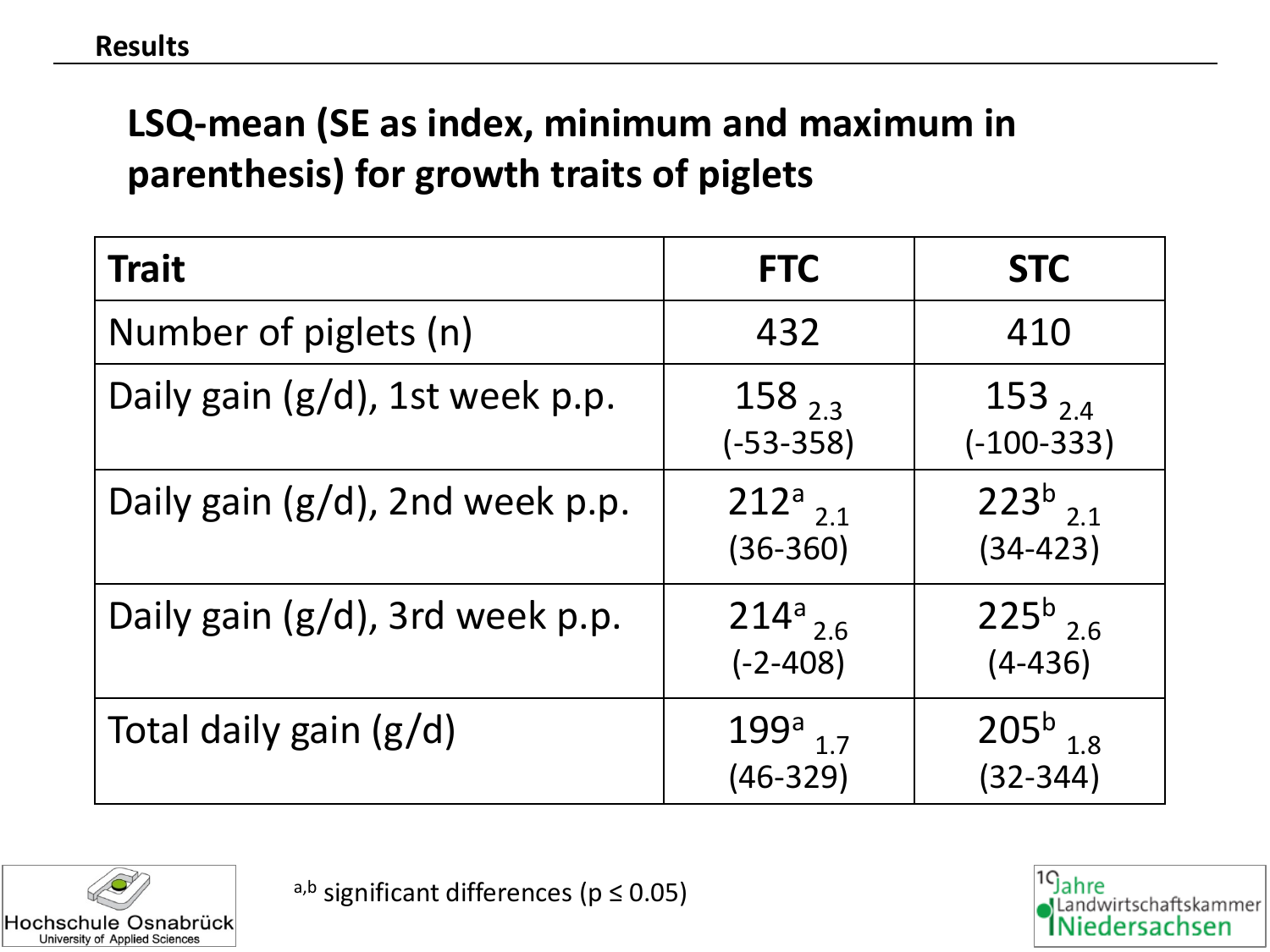# **LSQ-mean (SE as index) for behaviour of gilts**

| <b>Trait</b>        | <b>FTC</b>                | <b>STC</b>     |
|---------------------|---------------------------|----------------|
| Number of gilts (n) | 8                         | 9              |
| Lying (side, %)     | 57 <sub>1.9</sub>         | 55.9 $1.7$     |
| Lying (belly, %)    | 22.5 $1.5$                | 23.4 $13$      |
| Sitting (%)         | 5.8 $^{a}$ <sub>0.6</sub> | 4.0 $^{b}$ 0.5 |
| Standing (%)        | 14.7 <sub>10</sub>        | 14.8 $_{0.9}$  |
| Walking (%)         |                           | 1.9            |
| Suckling (%)        | 29.8 $21$                 | 28.3 $19$      |

a,b significant differences ( $p \le 0.05$ )



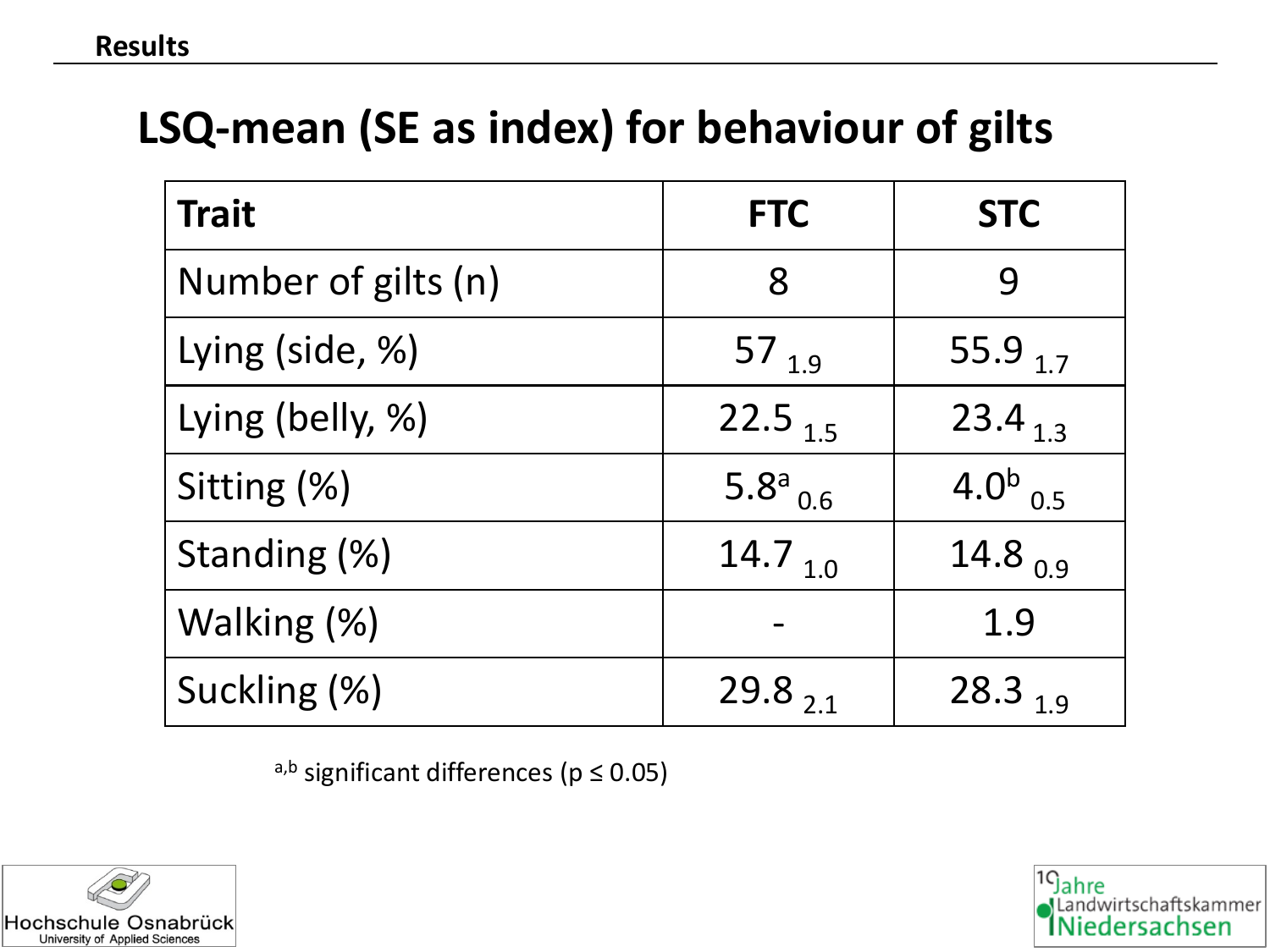# **LSQ-mean (SE as index) for behaviour of piglets**

| <b>Trait</b>          | <b>FTC</b>                | <b>STC</b>                |
|-----------------------|---------------------------|---------------------------|
| Number of piglets (n) | 95                        | 116                       |
| Lying $(\%)$          | 7.4 $^{a}$ <sub>1.0</sub> | 4.4 $^{b}$ <sub>1.0</sub> |
| Sitting (%)           | $0.5^a$ <sub>0.0</sub>    | $0.4^{b}$ <sub>0.0</sub>  |
| Standing (%)          | 9.6 $^{a}$ <sub>0.4</sub> | 8.4 $^{b}$ <sub>0.3</sub> |
| Suckling (%)          | $26.6_{15}$               | $25.2_{1.4}$              |
| Time in the nest (%)  | 55.9 $a_{2,1}$            | 61.6 $^{b}$ <sub>19</sub> |

a,b significant differences ( $p \le 0.05$ )